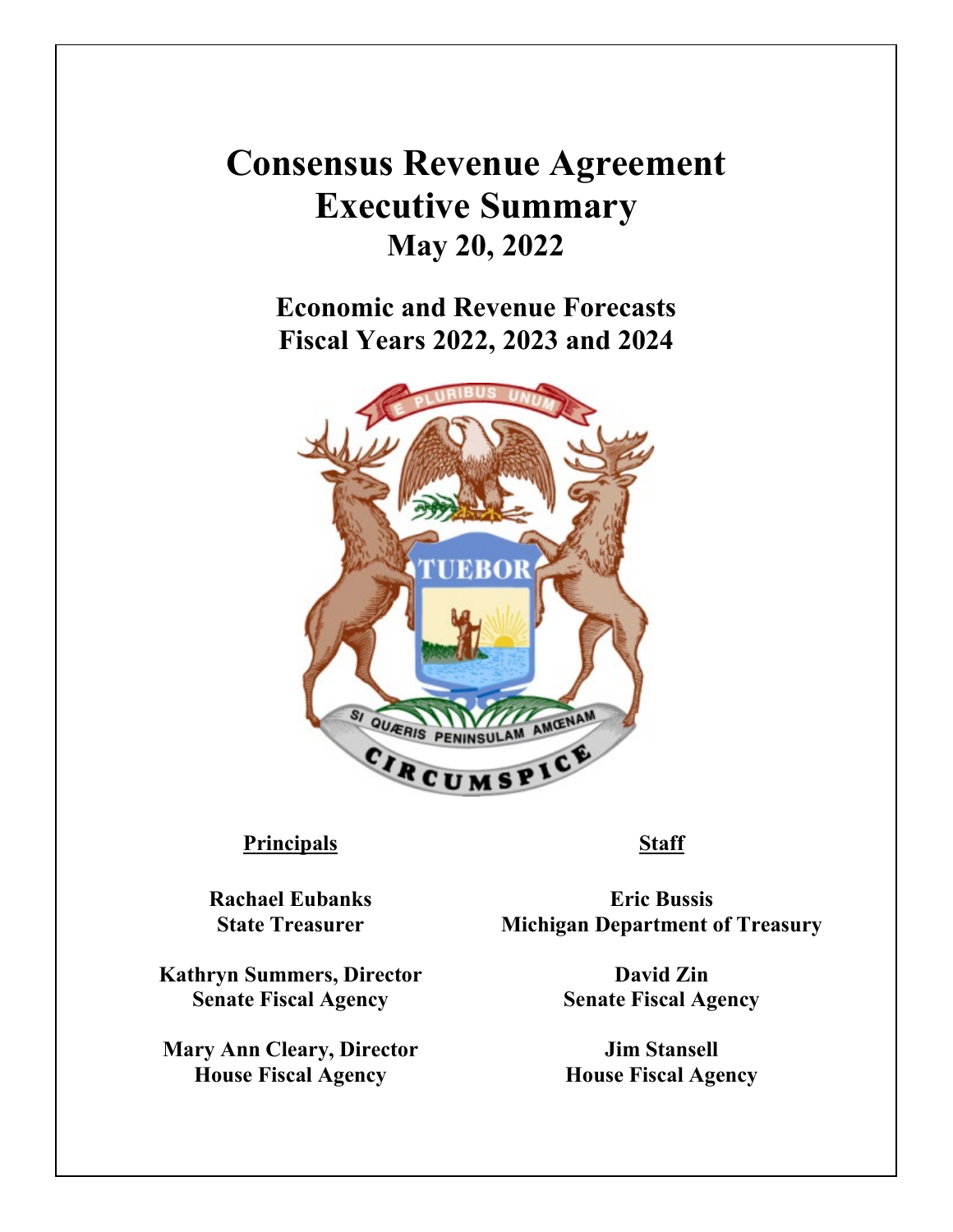|                                           |           | May 2022  |            |           |            |           |            |
|-------------------------------------------|-----------|-----------|------------|-----------|------------|-----------|------------|
|                                           |           |           | Percent    |           |            |           |            |
|                                           | Calendar  | Calendar  | Change     | Calendar  | Change     | Calendar  | Change     |
|                                           | 2021      | 2022      | from Prior | 2023      | from Prior | 2024      | from Prior |
|                                           | Actual    | Forecast  | Year       | Forecast  | Year       | Forecast  | Year       |
| <b>United States</b>                      |           |           |            |           |            |           |            |
| Real Gross Domestic Product               | \$19,427  | \$19,913  | 2.5%       | \$20,351  | 2.2%       | \$20,778  | 2.1%       |
| (Billions of Chained 2012 Dollars)        |           |           |            |           |            |           |            |
| Implicit Price Deflator GDP               | 118.4     | 125.9     | 6.3%       | 130.7     | 3.8%       | 134.0     | 2.5%       |
| $(2012 = 100)$                            |           |           |            |           |            |           |            |
| <b>Consumer Price Index</b>               | 270.970   | 290.978   | 7.4%       | 301.819   | 3.7%       | 309.703   | 2.6%       |
| $(1982 - 84 = 100)$                       |           |           |            |           |            |           |            |
| Consumer Price Index - Fiscal Year        | 266.616   | 286.520   | 7.5%       | 299.618   | 4.6%       | 307.807   | 2.7%       |
| $(1982 - 84 = 100)$                       |           |           |            |           |            |           |            |
| Personal Consumption Deflator             | 115.5     | 122.2     | 5.8%       | 126.4     | 3.4%       | 129.6     | 2.5%       |
| $(2012 = 100)$                            |           |           |            |           |            |           |            |
| 3-month Treasury Bills                    | 0.1       | 1.3       |            | 2.9       |            | 3.0       |            |
| Interest Rate (percent)                   |           |           |            |           |            |           |            |
| Unemployment Rate - Civilian<br>(percent) | 5.3       | 3.6       |            | 3.8       |            | 3.9       |            |
| Wage and Salary Employment                | 146,124   | 151,969   | 4.0%       | 153,793   | 1.2%       | 154,562   | $0.5\%$    |
| (millions)                                |           |           |            |           |            |           |            |
| <b>Housing Starts</b>                     | 1.601     | 1.650     | 3.1%       | 1.551     | $-6.0\%$   | 1.557     | 0.4%       |
| (millions of starts)                      |           |           |            |           |            |           |            |
| <b>Light Vehicle Sales</b>                | 14.9      | 15.2      | 1.7%       | 16.4      | 7.9%       | 17.0      | 3.7%       |
| (millions of units)                       |           |           |            |           |            |           |            |
| Passenger Car Sales                       | 3.4       | 3.3       | $-1.5%$    | 3.2       | $-3.0\%$   | 3.2       | $0.0\%$    |
| (millions of units)                       |           |           |            |           |            |           |            |
| <b>Light Truck Sales</b>                  | 11.6      | 11.9      | 2.6%       | 13.2      | 10.9%      | 13.8      | 4.5%       |
| (millions of units)                       |           |           |            |           |            |           |            |
| Big 3 Share of Light Vehicles             | 36.0      | 38.8      |            | 38.2      |            | 37.4      |            |
| (percent)                                 |           |           |            |           |            |           |            |
| Michigan                                  |           |           |            |           |            |           |            |
| Wage and Salary Employment                | 4,194     | 4,349     | 3.7%       | 4,414     | 1.5%       | 4,441     | 0.6%       |
| (thousands)                               |           |           |            |           |            |           |            |
| <b>Unemployment Rate</b>                  | 5.9       | 4.4       |            | 4.5       |            | 4.5       |            |
| (percent)                                 |           |           |            |           |            |           |            |
| Personal Income                           | \$558,330 | \$570,613 | 2.2%       | \$600,856 | 5.3%       | \$626,092 | 4.2%       |
| (millions of dollars)                     |           |           |            |           |            |           |            |
| Real Personal Income                      | \$225,310 | \$214,460 | $-4.8%$    | \$217,754 | 1.5%       | \$221,289 | 1.6%       |
| (millions of 1982-84 dollars)             |           |           |            |           |            |           |            |
| Wages and Salaries                        | \$264,563 | \$289,167 | 9.3%       | \$303,626 | 5.0%       | \$314,860 | 3.7%       |
| (millions of dollars)                     |           |           |            |           |            |           |            |
| Detroit Consumer Price Index              | 247.805   | 266.069   | 7.4%       | 275.933   | 3.7%       | 282.929   | 2.5%       |
| $(1982 - 84 = 100)$                       |           |           |            |           |            |           |            |
| Detroit CPI - Fiscal Year                 | 244.089   | 262.185   | 7.4%       | 274.033   | 4.5%       | 281.360   | 2.7%       |
| $(1982 - 84 = 100)$                       |           |           |            |           |            |           |            |

## **Table 1 Consensus Economic Forecast**